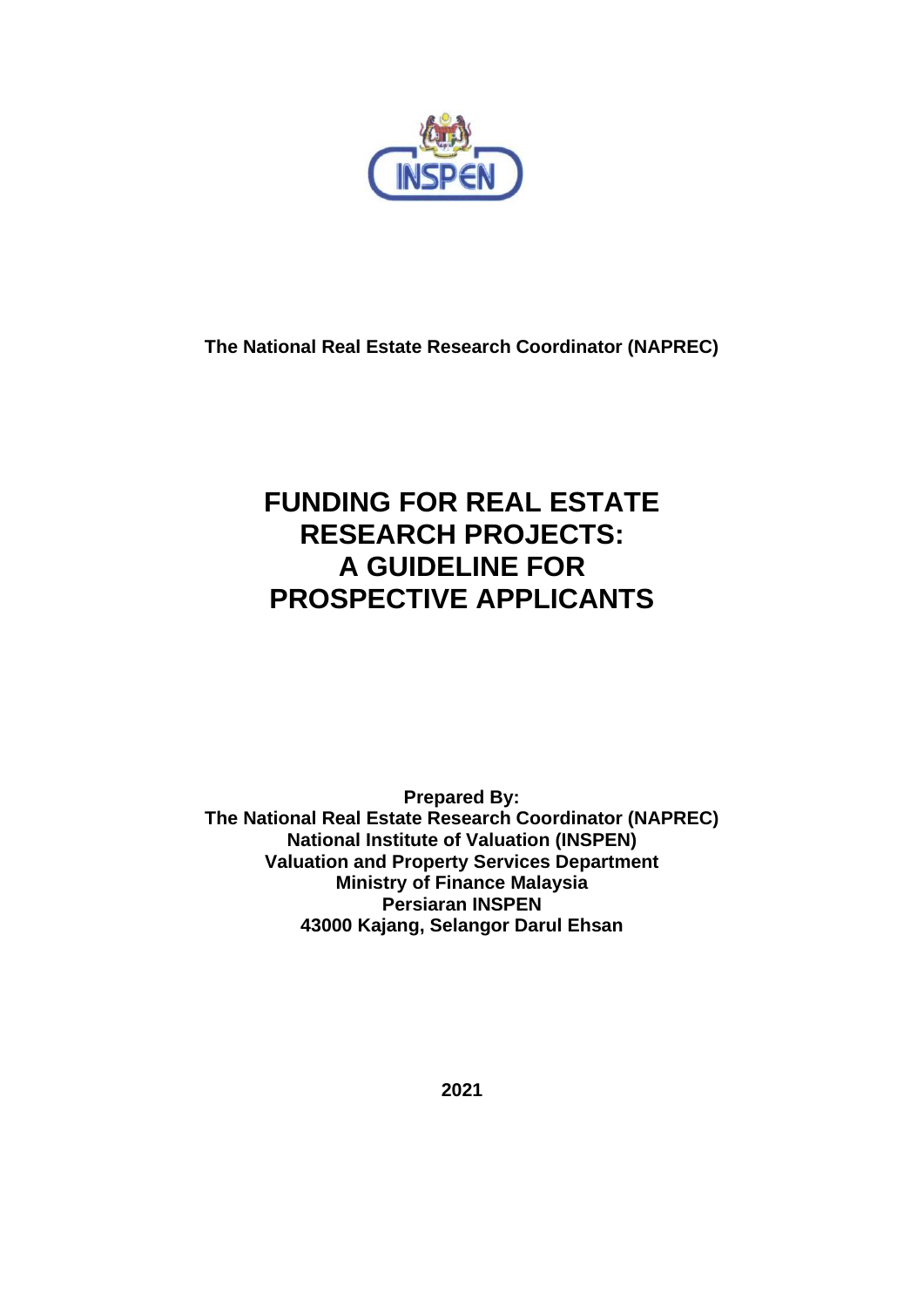## **FUNDING FOR REAL ESTATE RESEARCH PROJECTS: A GUIDELINE FOR PROSPECTIVE APPLICANTS**

# **CONTENTS**

- 
- **1.0 THE REAL ESTATE RESEARCH FUND 2.0 CLASSIFICATION OF REAL ESTATE RESEARCH**
- **3.0 RESEARCH PRIORITY AREAS**

## **4.0 TYPES OF FUNDING SCHEME**

- **4.1** Grant
- **4.2** Job Commissioning

# **5.0 QUALIFYING FOR THE FUND**

- **5.1** Projects That Qualify
- **5.2** Costs That Qualify
- **5.3** Costs That Do Not Qualify
- **6.0 GENERAL GUIDELINE ON UTILISATION OF LOCATION**

# **7.0 ACTIVITIES EXCLUDED FROM RESERCH FUNDING**

- **8.0 BIDDING FOR FUND**
	- **8.1** Eligibility
	- **8.2** Application Forms

# **9.0 THE EVALUATION PROCESS**

- **9.1** Technical Evaluation at Organization Level
- **9.2** Evaluation by NAPREC
- **9.3** Expert Screening
- **9.4** Submission Deadline

# **10.0 ANNOUNCEMENT OF DECISIONS**

### **11.0 MEMORANDUM OF AGREEMENT**

### **12.0 BUDGET CEILING FOR ORGANISATION**

# **13.0 IMPLEMENTATION AND MONITORING OF PROJECTS**

- **13.1** Project Implementation
- **13.2** Project Monitoring
- **13.3** Summary of The Financial Report
- **13.4** Project Failure

# **14.0 PRESENTATION, PUBLICATIONS AND INTELECTUAL PROPERTY RIGHTS**

- **14.1** Presentation
- **14.2** Publications
- **14.3** Intellectual Property Rights

### **APPENDICES**

A. Areas in Property Research Application Form for Full Application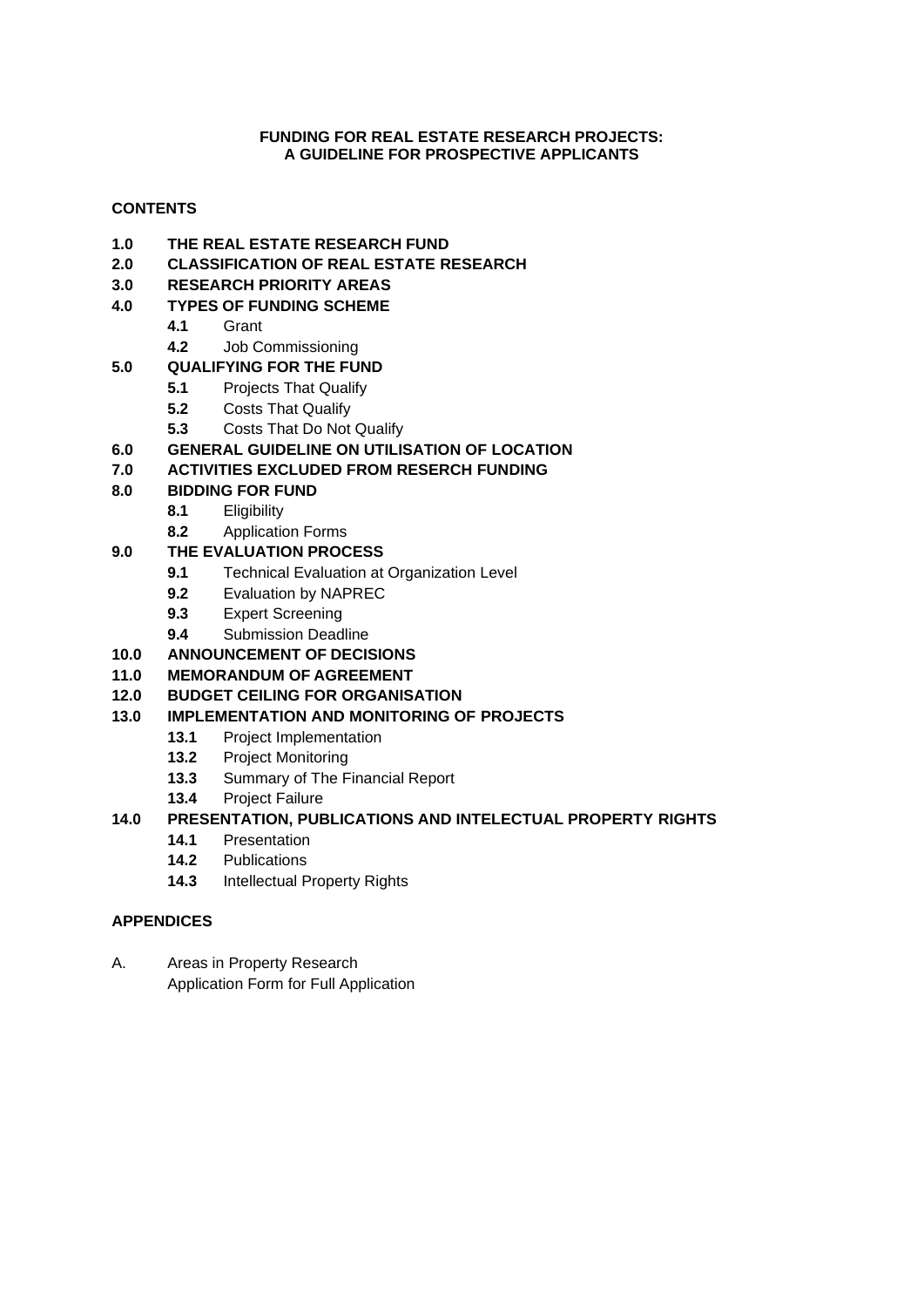### **FUNDING FOR REAL ESTATE RESEARCH PROJECTS: A GUIDELINE FOR PROSPECTIVE APPLICANTS**

### **1. 0 THE REAL ESTATE RESEARCH FUND**

The Government has approved an application towards funding research in real estate since the 8<sup>th</sup>. Malaysia Plan. Prior to this, funds provided by other government agencies for research are more inclined towards scientific research. This new approved allocation would provide more opportunities for research in real estate to be undertaken. Institut Penilaian Negara (INSPEN), the training and research arm of the Valuation and Property Services department (JPPH), has been charged with the responsibility to manage and coordinate the disbursements of this fund, as part of its larger function of acting as the coordinator to real estate research programmes in the country. For identification purpose, the secretariat will be referred to as the National real Estate Research Coordinator or NAPREC in this guideline.

This guideline aims to explain the requirements, conditions and processes required of prospective research workers seeking to apply for the real estate research fund.

The funding will focus on research and development (R&D) activities in areas of national importance in **real estate**. In disbursing the fund R&D projects, NAPREC will strive towards the attainment of the following goals:

- To promote research projects of high national priority in real estate;
- To promote research that addresses the needs of Malaysia real estate industry;
- To encourage joint efforts among real estate research institutions;
- To foster R&D links between the public and private sectors; and
- To enhance the nation's global competitiveness through internationalisation of real estate research.

Given that the scope on real researches is predominantly socio-economic, activities directed towards deeper insight and knowledge advancement are relevant even if the proposed research projects are not currently seen as commercially significant. Such activities contribute towards greater understanding of socio-economic phenomena and will ultimately contribute to informed decisions for improved management of the nation's resources.

### **2.0 CLASSIFICATION OF REAL ESTATE RESEARCH**

In classifying the types of research on real estate, the following have been adopted based on an adaptation of the definitions from the Frascati Manual, OECD:

**Basic (Fundamental) Research.** This type of research involves theoretical work undertaken primarily to acquire new knowledge and to improve understanding of phenomena in real estate. It need not have any application or use in view. As an example, theoretical investigation of the factors determining regional variations in house prices in basic research.

**Applied Research**. This type of research is original investigation, also to acquire new knowledge, but directed towards a specific practical aim or objective. In relation to real estate, four sub-categories are distinguishable:

#### **a. Short Term High Impact Research**

This type of applied research addresses issues of immediate relevance in this real estate industry. A great deal of importance is placed on getting fast results that can contribute towards resolving contemporary problems. In most cases, project timeframe should not exceed one (1) year. As an example, the investigation into the effect of interest rate increase on housing demand for the purpose of macroeconomic monitoring is one such research.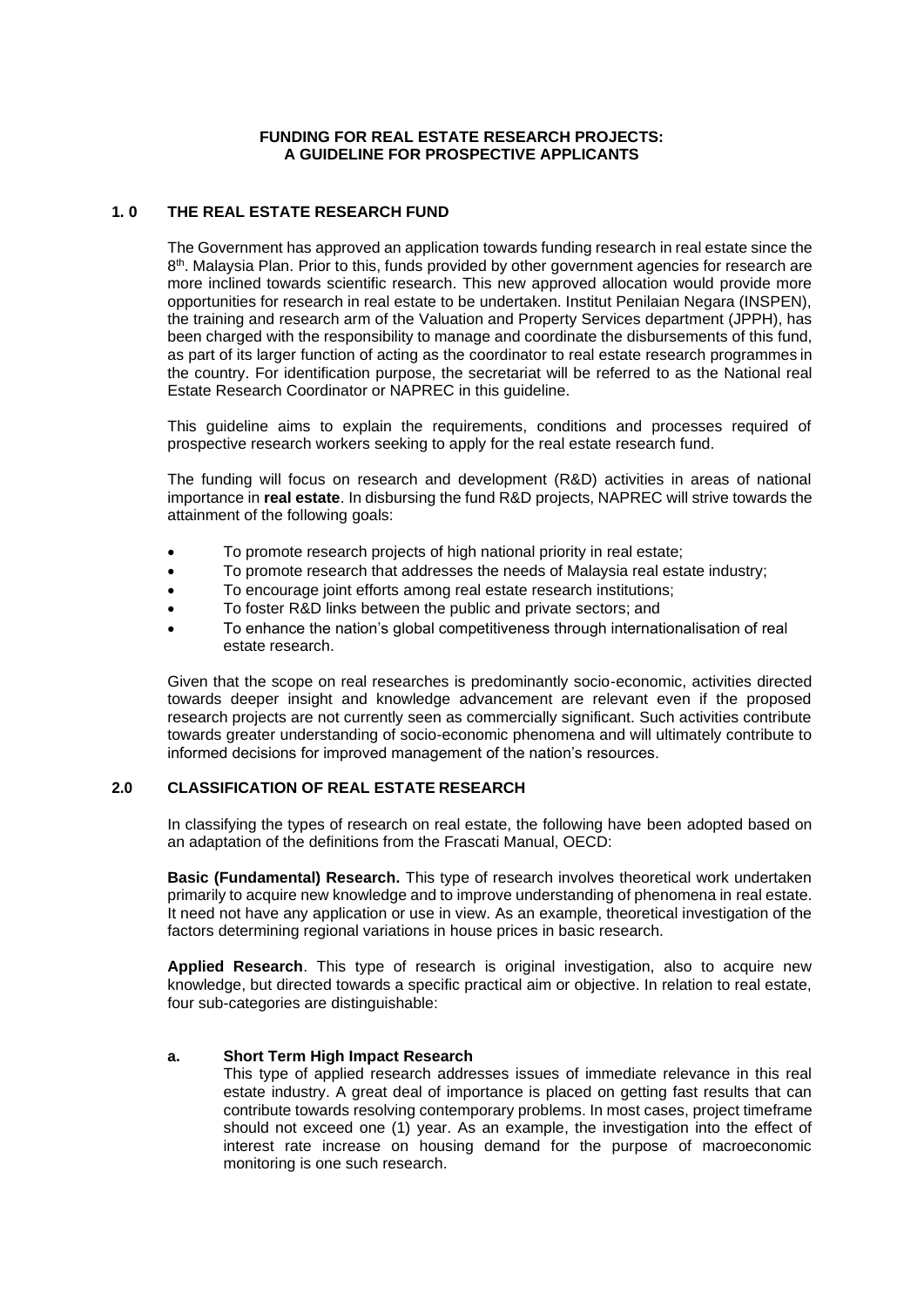### **b. Longer Term Research**

This type of research investigates longer term trends and behavior related to real estate industry. Fast results are not critical, but the outcomes can represent real estate contributions towards improvement in the country's socio-economy. Policy research usually qualifies under this category. Project timeframe can extend up to two (2) years. As an example, the investigation into current low-cost housing practices for the purpose of informing policy decisions on housing distribution is this type of research.

### **c. Strategic Research**

Projects under this category are aim at putting the nation's real estate industry on competitive terms in the context of globalization and liberalisation. Project timeframe can extend up to three (3) years. As an example, the cross-country comparative study of house price dynamics for the purpose of reaching conclusions on investment competitiveness of real estate in this country is strategic research.

### **d. Product/Process Development Research**

It is systematic work drawing on existing knowledge gained from research and practical experience that is directed to developing new products or devices, to installing new processes, systems and services, or to improving substantially those already produced and installed. As an example, project to develop new tools for performing valuation is product development research.

### **3.0 RESEARCH PRIORITY AREAS**

Current priority areas are as follows:

- Housing Economics
- Real Estate Finance
- Real Estate Valuation
- Real Estate Planning And Development
- Real Estate Laws And Policies
- Real Estate Management Analysis
- Real Estate Investment
- Real Estate Economic
- Corporate Real Estate Management
- Property Management
- Real Estate Taxation
- Property Information System
- Education And Training In Real Estate
- Knowledge Advancement In Real Estate

Priority areas are subject to changes. Any changes will be announced in the INSPEN's website: **[http://www.inspen.gov.my.](http://www.inspen.gov.my/)** In terms of funding allocation, at least 50% of the total available fund will be channeled to researches in priority areas.

### **4.0 TYPES OF FUNDING SCHEME**

Funding will be made available under two schemes, namely grant and job commissioning.

# **4.1 Grant**

The fund is open to all public sector real estate research organisations and institutions of higher learning with **adequate research facilities and trained fulltime staff.** It also open to real estate related private sector organisations; in such a case, entitlement will be up to 70% of validated research costs.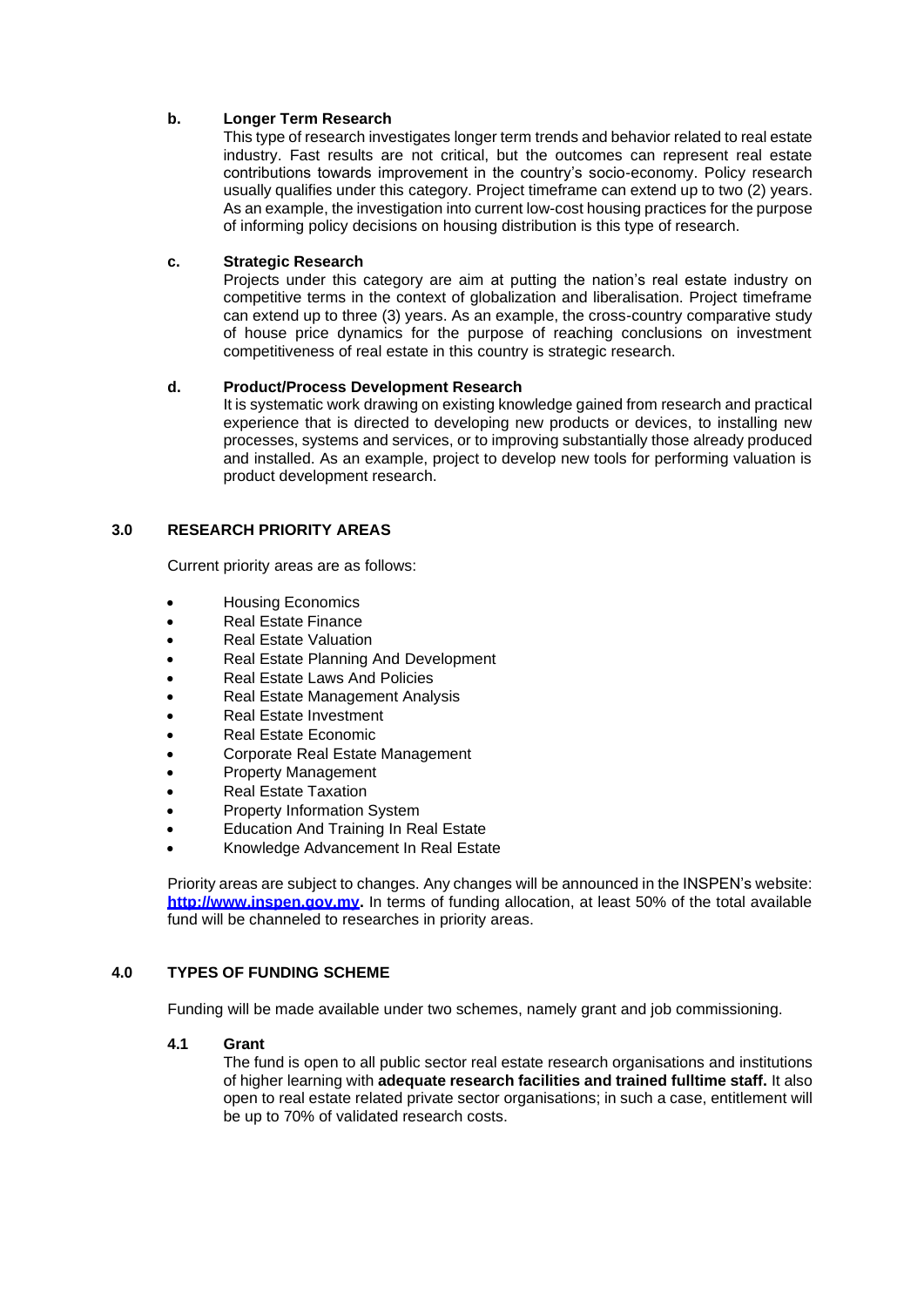Joint or collaborative research projects will also qualify. Funding entitlement will be asses on the individual merits of the case based on the nature of the organizations involved in the collaboration and have been pre-identified as having fulfilled the criteria of a real estate research organization. Other organizations may apply to be considered for inclusion in the list.

Students on postgraduate research programmes can also be considered for funding. They must submit through their academic institutions and be subject to the same screening process as in other cases. In addition, students must provide proper justifications as to financial needs.

### **4.2 Job Commissioning**

### 4.2.1 Proposal by NAPREC

NAPREC may invite research organization to participate in job commissioning. Under this arrangement, NAPREC may employ an organisation to carry out real estate research on its behalf. In such a case, the entire proprietorship of the research and its products will belong to NAPREC.

#### 4.2.2 Proposal by others

NAPREC may also commission research jobs put forward by organisations on any related real estate issues that are of national interest.

### **5.0 QUALIFYING FOR THE FUND**

### **5.1 Projects That Qualify**

Appendix A provides the type of real estate research projects that are eligible for the funding by subject area classification. Applicants may apply under research topics given in Appendix B.

In line with the internationalisation goal, projects undertaken in collaboration with related real estate research organization overseas will also qualify.

### **5.2 Costs That Qualify**

All items of cost will be considered on the merits of the individual cases. In general, the following items are included for the purposes of the funding:

- (a) Emoluments for contract personnel
- (b) Travel and transportation costs
- (c) Stationery items
- (d) Day living allowances
- (e) Rental of equipment
- (f) Postages and packaging

### **5.3 Costs That Do Not Qualify**

The funds do not cover the following:

- (a) Purchase of equipment or gadgets likely to end up as personal items unless recommended for approval by Panel of Expert;
- (b) Emoluments for fulltime staff; and
- (c) Cost of construction or purchase, or rental, of premises for research purposes.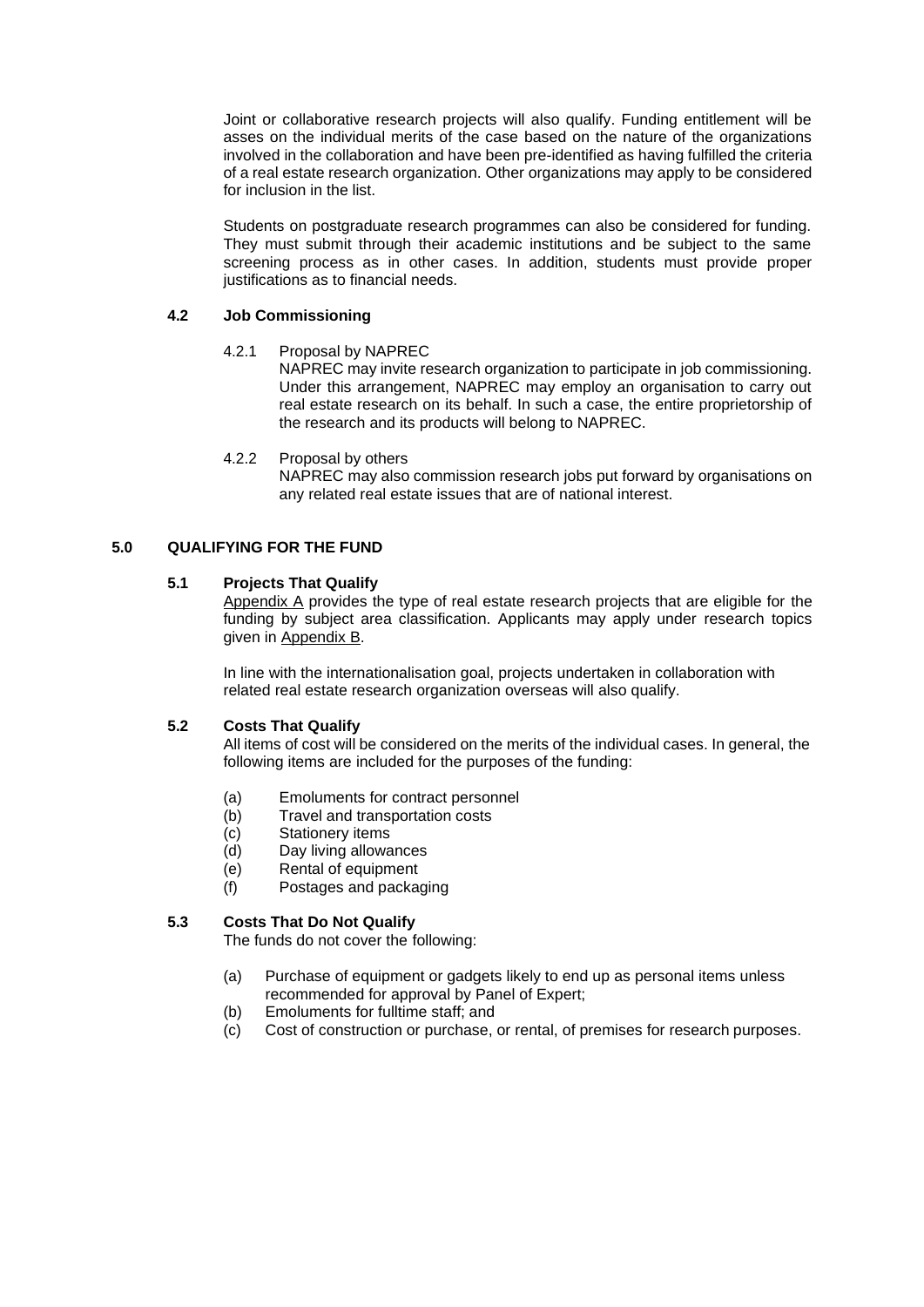### **6.0 GENERAL GUIDELINE ON UTILISATION OF ALLOCATION**

The fund is to be utilised strictly on the project for which a particular allocation has been made, and not for other purposes. All procurements and expenditures arising from the allocation need prior clearances from the heads of the research institution and should be in line with existing Treasury procurement procedure and current accounting practice. Heads of research institution are responsible for the management and inventory of all procured research equipment in their respective institutions.

Specific issues in relation to spending the money are as follows:

### **\* Overseas Travel**

Overseas travels (for visits, meetings, discussions, attendance at seminars, etc) will require justifications in the original research proposal. Each trip requires the approval from the institutional research Committee as endorsed by the NAPREC Steering Committee.

### **\* Sponsorship of Research Assistant to Seminars/Workshops**

Sponsorship of research assistants to seminars/workshops requires prior approval from institutional Research Committee and is limited to two (2) persons.

### **\* Cash Advance**

The amount allowed on cash advance is only up to three (3) months the researcher's basic salary; the advance can only be utilized for the purpose as specified in the application and cannot be used to purchase assets.

### **\* Reimbursement of Money Spent**

The amount of reimbursement cannot exceed RM1,000.00 per claim. Money spent for the purpose of reimbursement is only limited to purchase of consumables and services and must be supported by receipts.

### **\* Rental of Vehicles or Transport Carriers**

Rental of vehicles for specific purpose related to research project should only be from registered car companies to ensure insurance coverage in case of accidents.

### **\* Research Allocation**

The approved grant amount represents the maximum a researcher can spend from the fund. Any excess cannot be utilized for other purposes and should be returned to NAPREC within 3 months of acceptance of the project or upon request byNAPREC. No cross-transfer of funds between projects is allowed. An institution is not allowed to take any percentages out of the total allocation awarded to research projects.

### **7.0 ACTIVITIES EXCLUDED FROM RESEARCH FUNDING**

The following activities do not come within the definition of research and therefore do not qualify for the research funding:

Real estate information services. The specialized activities of collecting, coding, recording, classifying, disseminating, translating, analyzing, and evaluating data for the purpose of providing real estate information services are excluded except where conducted solely or primarily for the specific purpose of real estate research at hand;

General purpose data collection undertaken generally to record real estate phenomena that are of general public interest or that only the government has the resources to record. However, data collection conducted solely or primarily as part of the research process is included. The same reasoning applies to the processing and interpretation of the data. When these are specially collected or processed for the purpose of real estate research, the cost should be attributed to research. Data collected for other or general purposes, which are already available from government sources as census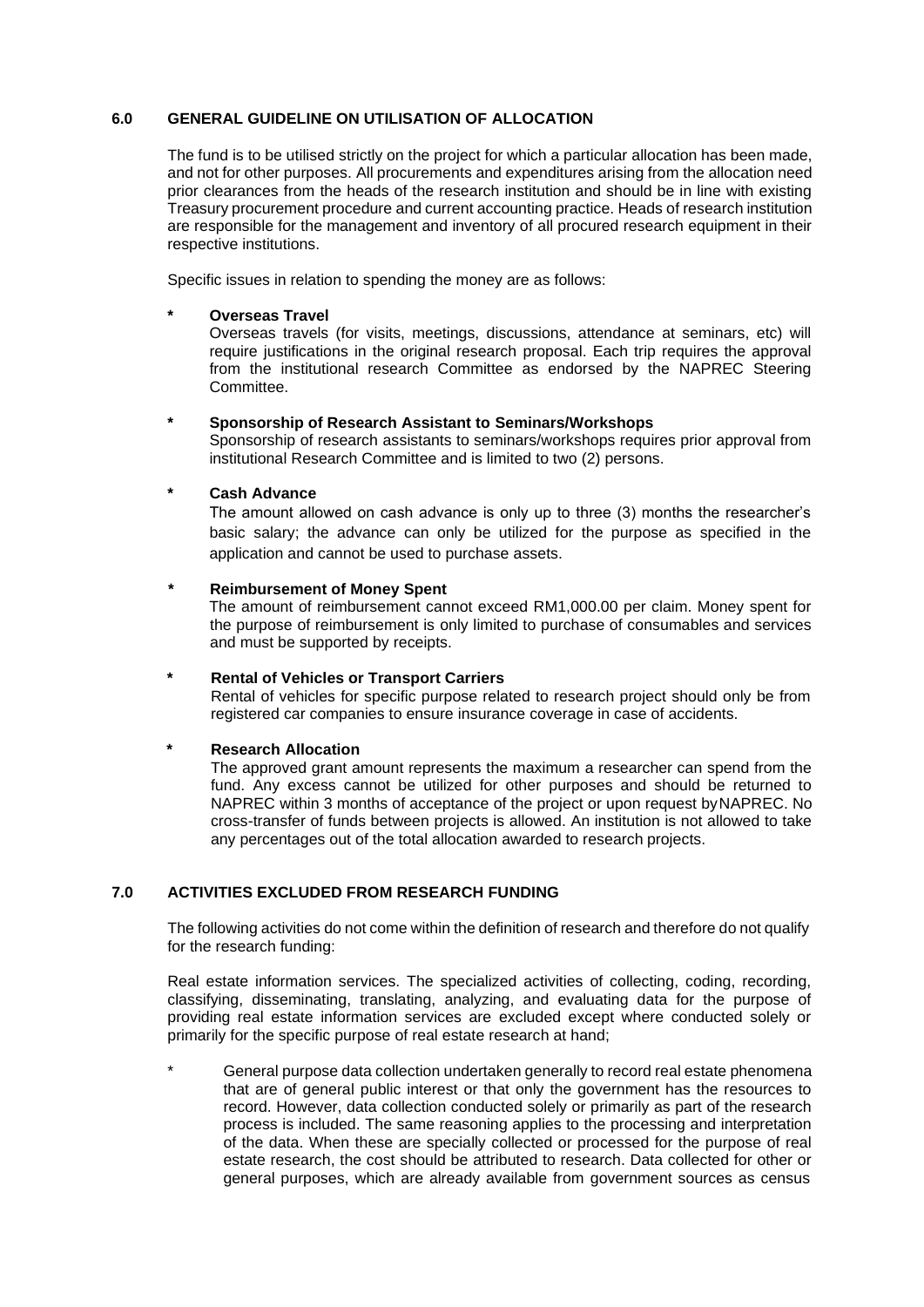and NAPIC property stock reports, should be excluded even if exploited for real estate research. Market surveys are also excluded.

**\*** Feasibility studies. Investigation such as of proposed housing projects in order to provide additional information before deciding on its implementation is not included. However, studies on feasibility of research projects are part of research.

In all other cases, NAPREC will consider on a case basis based on its merit.

### **8.0 BIDDING FOR FUND**

#### **8.1 Eligibility**

NAPREC funding is to an organization rather than to an individual; all applications therefore must have the full support of the organisations from which they originate. **Prior to their submission to NAPREC, all applications must have written approval and endorsement by the organisations concerned**.

#### **8.2 Applications Forms**

Applications may submit applications using applications forms. This is a full form which requires applicant to fill-up in details its research proposal. There is no limit to the amount of grant asked.

The standard application form is available from the NAPREC Secretariat or it can be downloaded from INSPEN's website. Applicants should either obtain this form from the Secretariat or use a reproduced copy of the standard format. Submission must be made in one (1) hard copy and one (1) soft copy (email).

### **9.0 THE EVALUATION PROCESS**

The evaluation process is two-tier process, which involves both the requesting organization and NAPREC. At the first tier, applications are processed at the level of the individual research organization. At the second tier is the processing at NAPREC.

#### **9.1 Technical Evaluation at Organisation Level**

The organization must appoint its own research committee to evaluate applications. Each organisation is required to screen and evaluate all projects proposed by their researchers before submitting them to the NAPREC Secretariat. The organisation's research committee must ensure that the application is complete, the objectives of the project address national priority areas in real estate research, the project leader and research team are technically competent and available to conduct the project, the cost and duration estimates are fair, and that the infrastructure is adequate to undertake the proposed projects.

The organisation's research committee must also ensure that a project leader's involvement in research project has not exceeded a total of 4 months per annum at the time of putting in the application.

#### **9.2 Evaluation by NAPREC**

Once an application has been evaluated, the organisation must submit to NAPREC a copy of the recommended proposal.

NAPREC shall verify the proposal by the organisation. A Panel of Expert shall evaluates the recommended proposal and financial proposal and reports on the evaluation. The NAPREC Steering Committee shall consider the proposal.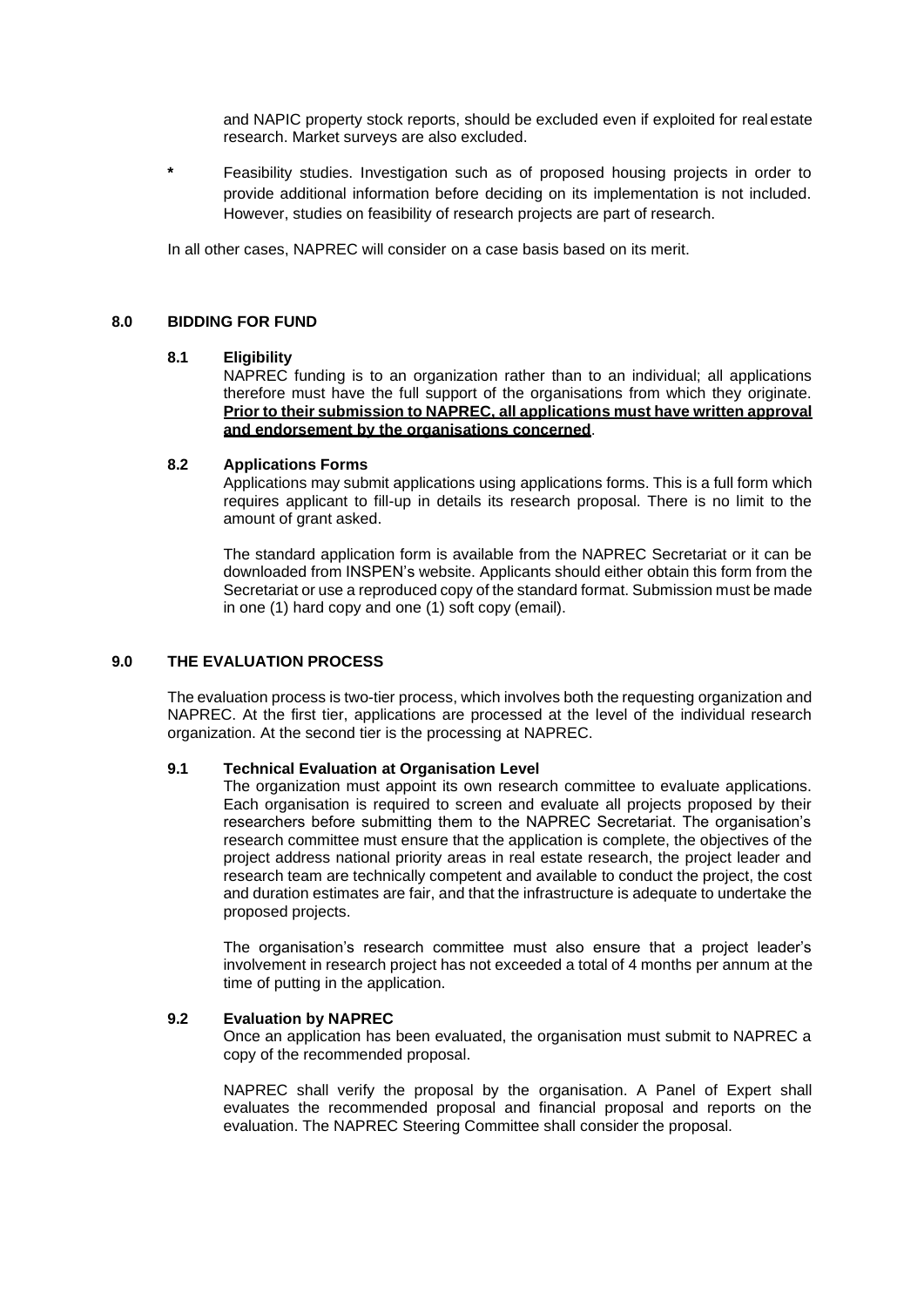### **9.3 Expert Screening**

The Panel of Expert will conduct technical evaluation of the proposal taking into consideration the following:

- Scope and activities of the proposed research project
- Research objectives
- Research methodology
- Project duration
- Project leader and
- Budget requirement

In the course of screening the proposal, the Panel may call the project leader for clarification of details.

#### **9.4 Submission Deadline**

An organization may submit endorsed application to NAPREC at any time during the year. NAPREC will verify and evaluate all projects. Decisions will be made at the Steering Committee meeting held not less than twice a year. Fund disbursements will be made according to the key milestones achieved.

Submission of application should be forwarded to:

#### **Secretariat**

**The National Real Estate Research Coordinator (NAPREC) National Institute of Valuation (INSPEN) Persiaran INSPEN 43000 Kajang Selangor DARUL EHSAN Closing** 

#### **Date: 18 JANUARY 2021**

### **10.0 ANNOUNCEMENT OF DECISIONS**

Applicants will be informed of the funding decisions through their Research Management Centers or equivalent.

### **11.0 MEMORANDUM OF AGREEMENT**

A memorandum of agreement will be signed between NAPREC and the chief executive officer of organisation for projects that have been approved.

#### **12.0 BUDGET CEILING FOR ORGANISATION**

Budget ceiling will be determined on the merits of the individual project and is subject to the fund remaining available for the particular year.

### **13.0 IMPLEMENTATION AND MONITORING OF PROJECTS**

### **13.1 Project Implementation**

All projects funded by this grant must be undertaken in accordance with the projects approach and within the budget as outlined in the approved proposal.

#### **13.2 Project Monitoring**

Significant emphasis will be placed on monitoring the results of projects. Such monitoring will include an evaluation of projects outputs, organisational outcomes and sectoral/national impacts of projects. As such, project leaders are required to submit to the NAPREC Secretariat through the head of organization, the following reports for each project such as summary of monthly financial report, quarterly financial report, milestone achievement report, end of project report and benefits report no later than eighteen (18) months after projects completion.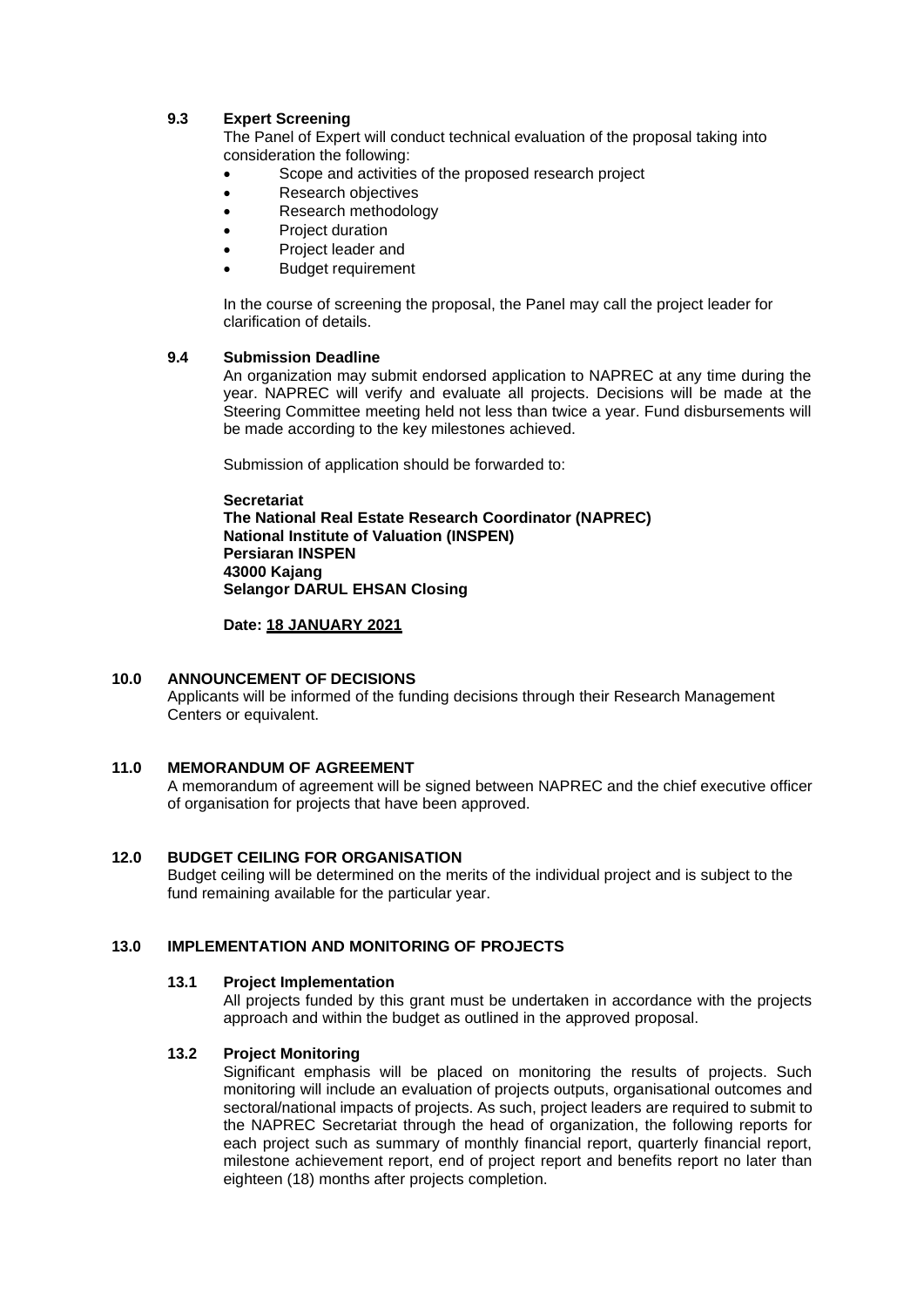#### **13.3 Summary of the Financial Report**

The coordinator for each research organization is required to submit the quarterly financial report of each approved project.

#### **13.4 Project Failure**

Should the project to comply with the terms of the memorandum of agreement, NAPREC reserves the right to terminate the contract. Upon the termination of this contract, NAPREC is entitled to recover from the organization any portion of the disbursed fund it deems appropriate.

### **14.0 PRESENTATION, PUBLICATIONS AND INTELECTUAL PROPERTY RIGHTS**

### **14.1 Presentations**

The Project Leader or members of the research team shall present their research findings (preliminary or final) at any organized seminar, conference or symposiums by JPPH before presenting it at any platforms.

### **14.2 Publications**

Researches are encouraged to publish the results of their projects in local and overseas journals and publications. Researchers must, however, obtain approval from the head of their organization for these publications, to ensure that the national interests are not compromised. Researchers should indicate, in all publications, the sources of funding for the project and acknowledge the contribution of the various public entities to the project.

### **14.3 Intellectual Property Rights**

Where appropriate, organizations are encouraged to apply for patent registration, locally and overseas of the results of projects which have potential for commercialization. In addition, organisations are encouraged to be active in commercialising the results of such projects. Royalties and any other form of fees received by the organization resulting from technology or any other form commercialization, shall belong to the organisation. However, NAPREC reserves the rights to access the research and publish it in the way Secretariat deems fir. For this, NAPREC would not be required to pay any special honorarium other than the incentive (s) INSPEN ordinarily provides.

The guidelines for intellectual property rights are a sin the "Pekeliling Perkhidmatan Bil. 5 Tahun 1999".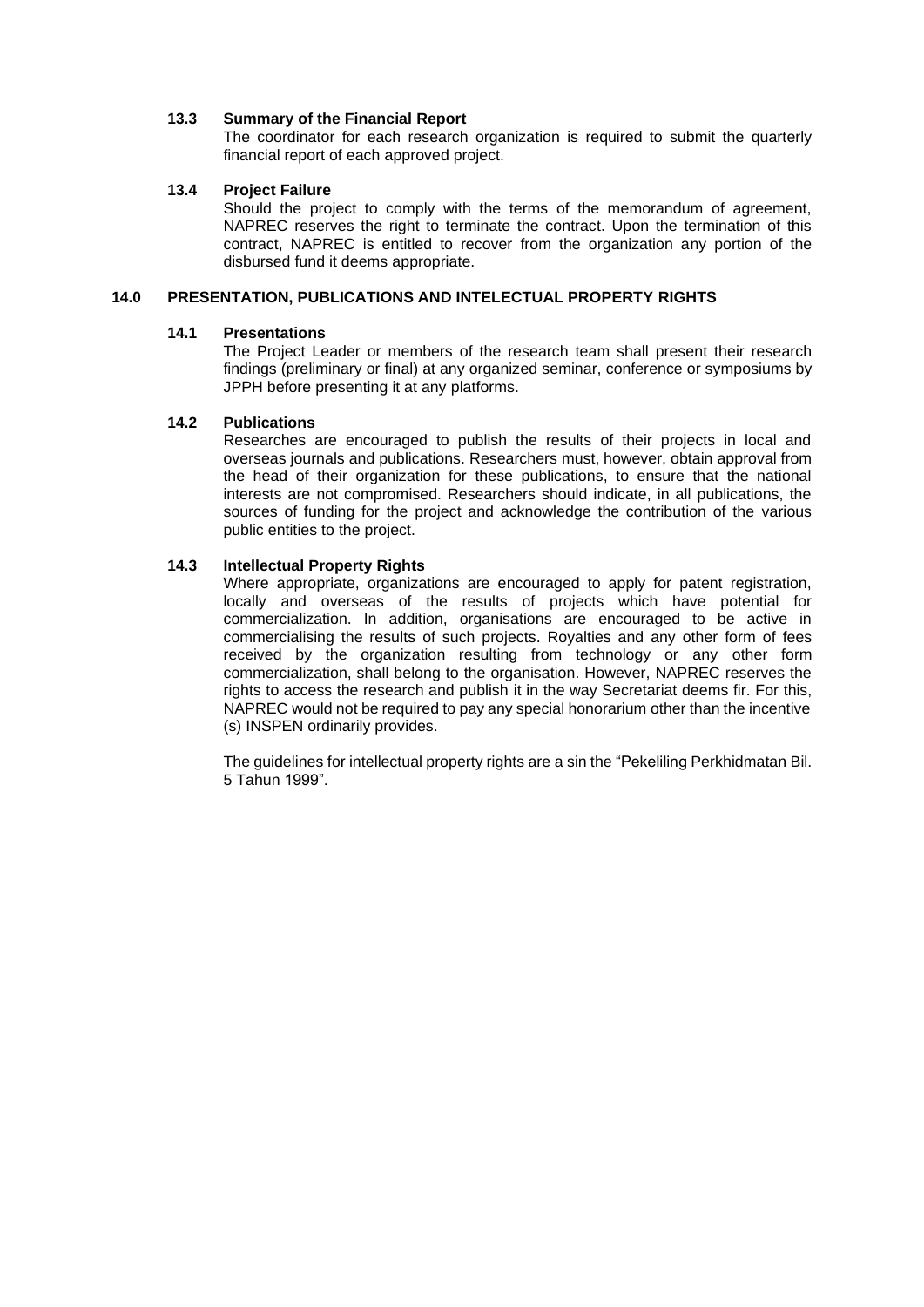# **APPENDIX A**

### **AREAS IN PROPERTY RESEARCH**

# **▀ Real Estate Management and Services**

- Real Estate Marketing
- Real Estate Business Development
- Facilities Management
- Real Estate Investment
- **IT in Real Estate**

# **▀ Real Estate Industry Analysis Studies**

- Performance Measurement
- Real Estate Economics
- Real Estate Index
- Real Estate Forecasting Techniques
- Real Estate Asset Growth and Stock Performance

# **▀ Real Estate Development and Finance**

- Land Use Study
- Property Management
- Property Taxation
- Real Estate Development
- Real Estate Investment and Finance
- Debt Financing Islamic Financing Perspective

# **▀ Real Estate Laws and Policies**

- Real Estate Policies
- Real estate Laws
- Planning Laws
- Acquisition and Compensation

# **▀ Real Estate Valuation**

- Valuation Methods and Approaches
- **Statutory Valuations**
- Plant and Machinery Valuations
- Building Technology
- Construction Economics
- Risk Management and Valuation